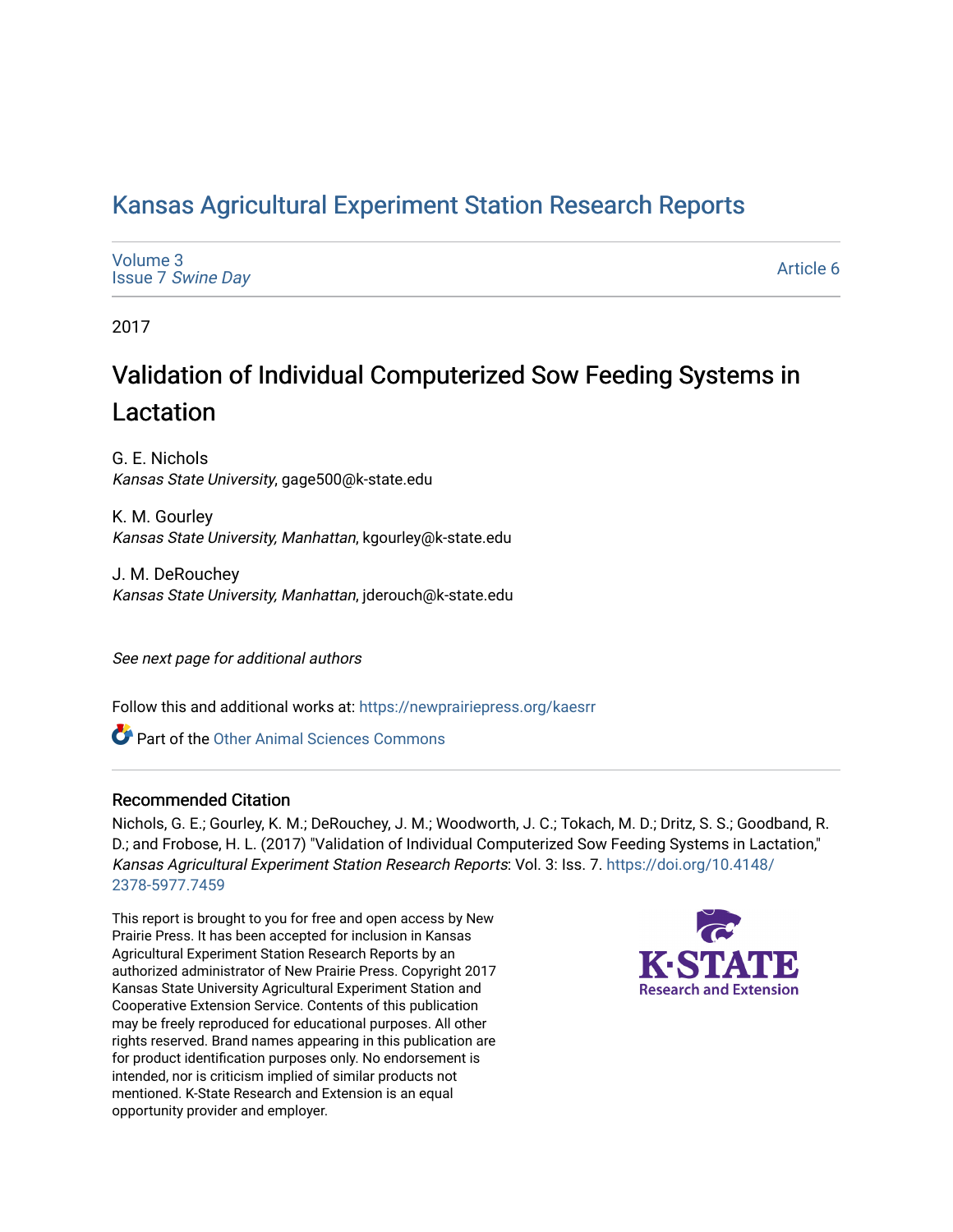## Validation of Individual Computerized Sow Feeding Systems in Lactation

### **Abstract**

Two experiments evaluated the accuracy of individual computerized feed delivery systems for lactating sows (GESTAL Solo, JYGA Technologies Inc., St-Lambert-de-Lauzon, Quebec, Canada). The feeders volumetrically dispense feed based on rotations of a screw auger. In Experiment 1, 29 prototype feeders were used across 3 farrowing groups. On d 0, 1 feeder was selected to calibrate the computer system to the bulk density of the lactation diet. Feeders were programmed for 5 feeding periods per day with feeding period allowing up to 4 feed drops triggered by the sow. Sows activate a trigger within the feed bowl to receive a targeted amount of feed (1.5 lb) and the computerized feeder records the delivery amount based on calibration values. In addition, total lactation feed intake was recorded by weighing the quantity of feed provided to the feeding system for each sow throughout lactation. Feed delivered by a single trigger activation on d 0, d 10, and d of weaning was collected and weighed with a scale and compared to the computer record. Additionally, total feed delivered over the lactation period was compared between the recorded computer measurement and scale weight. Average percentage difference between the two measurements ranged from 0.01 to 36.6% for a single trigger event. Computer-recorded total lactation feed intake was marginally less (P < 0.089) than the actual weight of feed delivered (230.3 vs. 239.9 lb; SEM 5.43). Individual feeders had recorded total feed delivery ranging from 77 to 122% of actual weight delivered. Based on these results, a new feeder design, identical to the commercially marketed GESTAL Solo (plastic hopper manufactured with injection mold instead of rotational mold), was tested in Experiment 2. In Experiment 2, 29 feeders were used in a single farrowing group to evaluate the new sow feeders. Feeders were calibrated and data were collected using the same procedures as Experiment 1, except individual feed drops were collected 8 times per feeder throughout lactation. Average percentage difference across all feeders ranged from 3.8 to 13.4%. There was no evidence (P < 0.542) of difference between the computer-recorded total lactation feed and actual weight of feed delivered (279.6 vs. 272.8 lb; SEM 4.03). Individual feeders had recorded total feed delivery ranging from 90.4 to 106.4% of actual weight delivered. Overall, this study shows the new feeder model was less variable in feed drops and total feed delivery than the old prototype.

### Keywords

computerized feeder, lactation, sow

### Creative Commons License



This work is licensed under a [Creative Commons Attribution 4.0 License](https://creativecommons.org/licenses/by/4.0/).

### Authors

G. E. Nichols, K. M. Gourley, J. M. DeRouchey, J. C. Woodworth, M. D. Tokach, S. S. Dritz, R. D. Goodband, and H. L. Frobose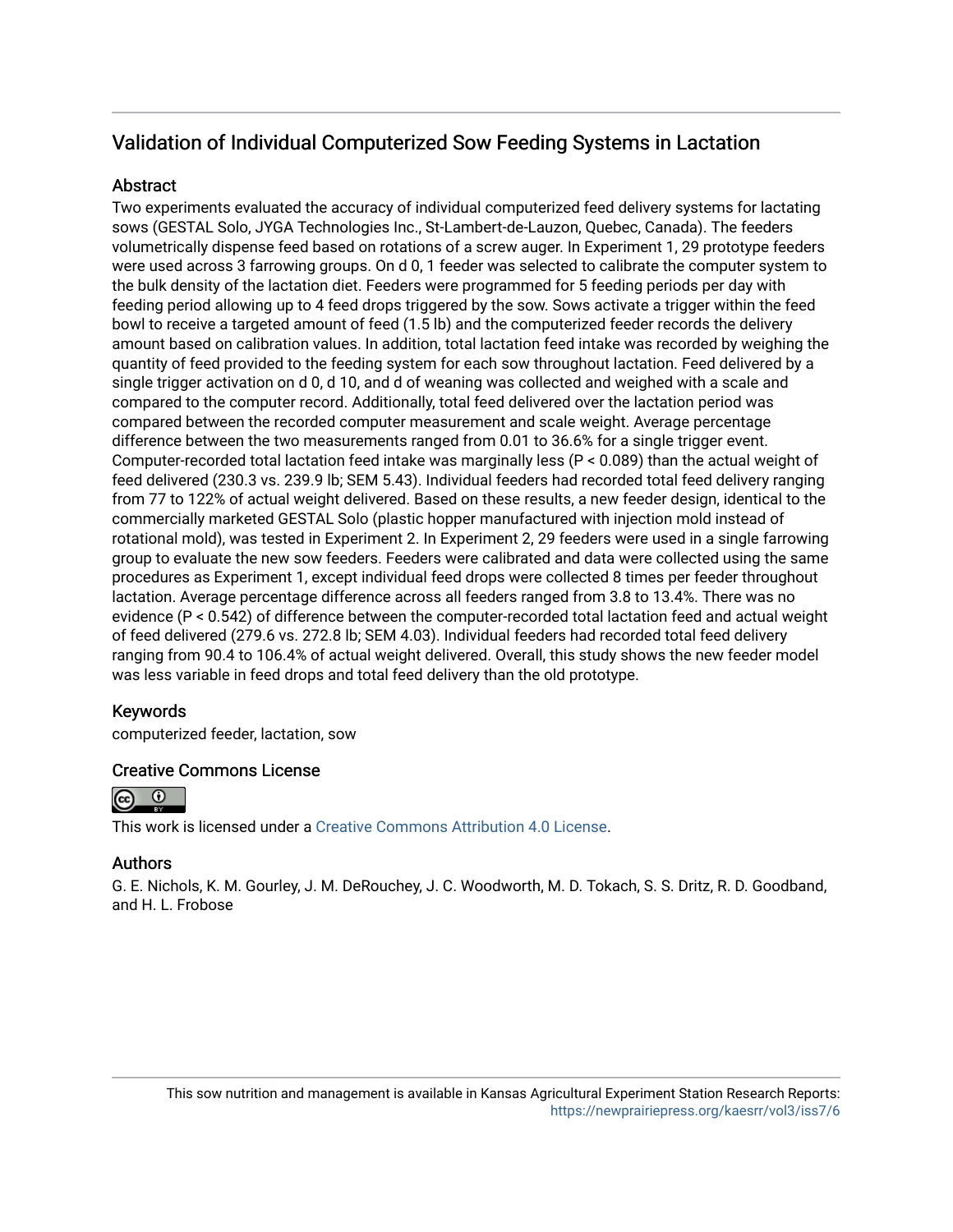

Swine Day 2017



# Validation of Individual Computerized Sow Feeding Systems in Lactation

*G.E. Nichols, K.M. Gourley, J.M. DeRouchey, J.C. Woodworth, M.D. Tokach, S.S. Dritz,1 R.D. Goodband, and H.L. Frobose2*

## Summary

Two experiments evaluated the accuracy of individual computerized feed delivery systems for lactating sows (GESTAL Solo, JYGA Technologies Inc., St-Lambert-de-Lauzon, Quebec, Canada). The feeders volumetrically dispense feed based on rotations of a screw auger. In Experiment 1, 29 prototype feeders were used across 3 farrowing groups. On d 0, 1 feeder was selected to calibrate the computer system to the bulk density of the lactation diet. Feeders were programmed for 5 feeding periods per day with feeding period allowing up to 4 feed drops triggered by the sow. Sows activate a trigger within the feed bowl to receive a targeted amount of feed (1.5 lb) and the computerized feeder records the delivery amount based on calibration values. In addition, total lactation feed intake was recorded by weighing the quantity of feed provided to the feeding system for each sow throughout lactation. Feed delivered by a single trigger activation on d 0, d 10, and d of weaning was collected and weighed with a scale and compared to the computer record. Additionally, total feed delivered over the lactation period was compared between the recorded computer measurement and scale weight. Average percentage difference between the two measurements ranged from 0.01 to 36.6% for a single trigger event. Computer-recorded total lactation feed intake was marginally less (*P* < 0.089) than the actual weight of feed delivered (230.3 vs. 239.9 lb; SEM 5.43). Individual feeders had recorded total feed delivery ranging from 77 to 122% of actual weight delivered. Based on these results, a new feeder design, identical to the commercially marketed GESTAL Solo (plastic hopper manufactured with injection mold instead of rotational mold), was tested in Experiment 2. In Experiment 2, 29 feeders were used in a single farrowing group to evaluate the new sow feeders. Feeders were calibrated and data were collected using the same procedures as Experiment 1, except individual feed drops were collected 8 times per feeder throughout lactation. Average percentage difference across all feeders ranged from 3.8 to 13.4%. There was no evidence (*P* < 0.542) of difference between the computer-recorded total lactation feed and actual weight of feed delivered (279.6 vs. 272.8 lb; SEM 4.03). Individual feeders had recorded total feed delivery ranging from 90.4 to 106.4% of actual weight delivered. Overall, this study shows the new feeder model was less variable in feed drops and total feed delivery than the old prototype.

<sup>&</sup>lt;sup>1</sup> Department of Diagnostic Medicine/Pathobiology, College of Veterinary Medicine, Kansas State University.

<sup>2</sup> Jyga Technologies, Quebec City, Quebec, Canada.

Kansas State University Agricultural Experiment Station and Cooperative Extension Service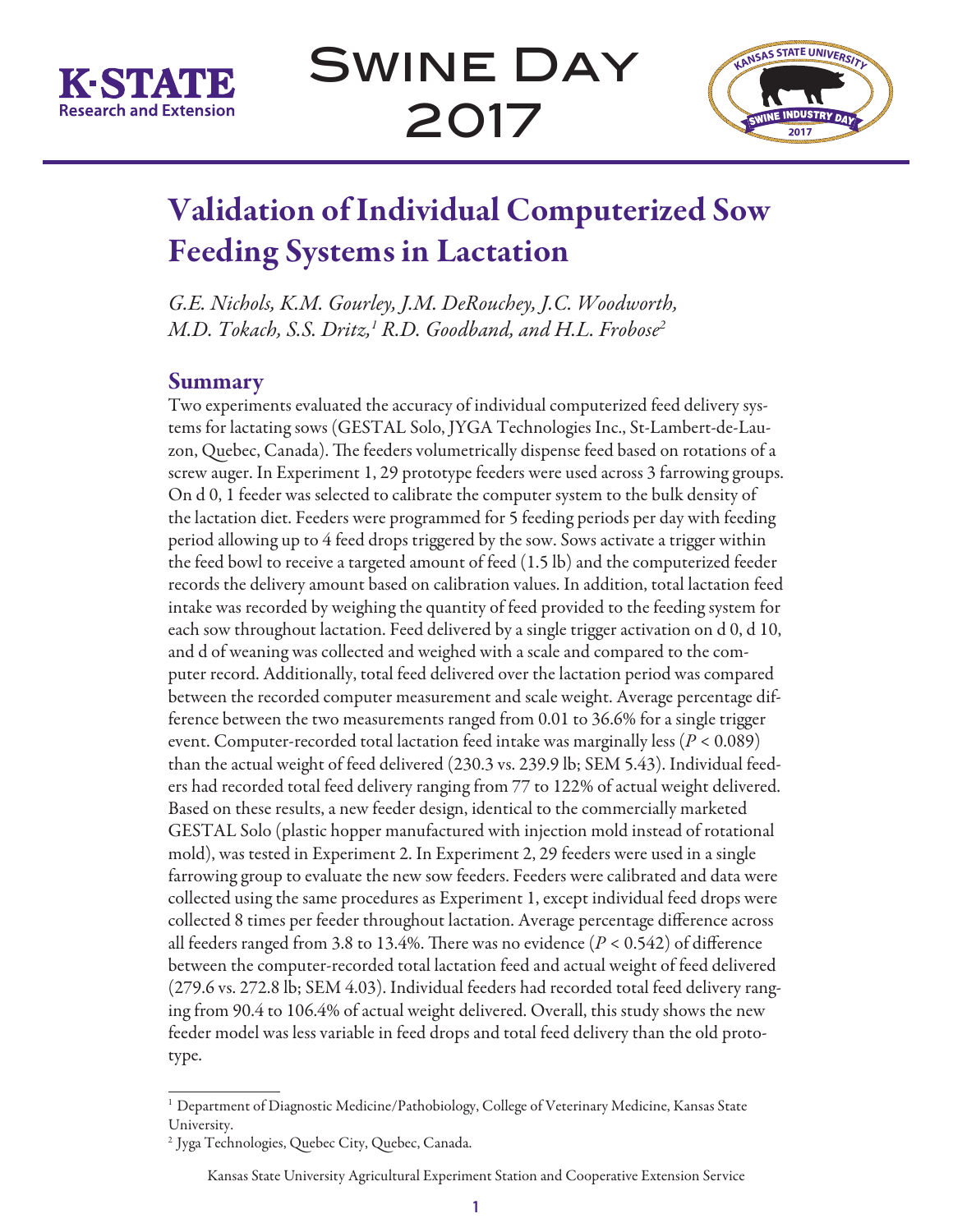## **Introduction**

Maximizing lactation feed intake is critical in maximizing litter growth performance and maintaining sow body condition. Nevertheless, increased diet costs necessitate consideration of novel methods to provide fresh lactation feed ad libitum while minimizing feed wastage.

Electronic lactation sow feeders are a relatively new technology that allow a producer to easily monitor, record, and control sow intake. One example of an electronic sow feeder used in lactation is the GESTAL Solo. This feeder allows for continuous feeding all day via sow activation and records feed delivery amounts. The feeder volumetrically dispenses feed based upon rotations of a feeder screw auger. The sow can trigger a feed drop by agitating a sensor within the feed pan causing the feeder to dispense a set portion of the sow's feed allotment based upon her feed intake curve. As this system measures the feed delivery amounts, it makes it easier to identify sows that are off feed, thus reducing labor directed toward identifying sick sows in lactation and ultimately improving herd health. It also delivers small meals that maintain feed freshness and promote maximum daily feed intake. Additionally, there is a stimulation component (30 g of feed dropped) that reminds sows when feed is available, which also encourages feed intake. The progression of development of these feeders has allowed for improvements to be made compared to the prototype feeders originally available.

Little information is available to understand the accuracy of electronic feeding systems used in lactation. Thus, in the present study, we aimed to evaluate the accuracy of this electronic lactation sow feeding system.

## **Procedures**

The Kansas State University Institutional Animal Care and Use Committee approved the protocols used in these experiments. The experiments were conducted at the K-State Swine Teaching and Research Center in Manhattan, KS.

### *Experiment 1*

Twenty-nine GESTAL Solo (JYGA Technologies Inc., St-Lambert-de-Lauzon, Quebec, Canada) protoype feeders were evaluated over the duration of three farrowing groups between mid-January and mid-April 2016. One feeder (rotationally molded manufacturing) was selected to calibrate the computer system to the bulk density of the lactation diet (per manufacturer's instructions) when the sows entered the farrowing house. The computer system was programmed for 5 feeding periods per day, with up to 4 feeding drops (meals) per feeding period.

Two methods were used to validate the feeders. Individual feed drops were collected from each feeder on d 0 and 10 of lactation and on the day of weaning over the 3 farrowing groups for a total of 9 observations per feeder. Feed drops were collected as they were dispensed, weighed on a scale, and compared to the computer record of the amount of feed it dropped. To ensure consistency of feed drop weights, feed drops were collected at the same time each day. To account for difference in the meal size between feeders, the percentage difference between actual feed drop weight and computer recorded weight was calculated and divided by the actual feed drop weight.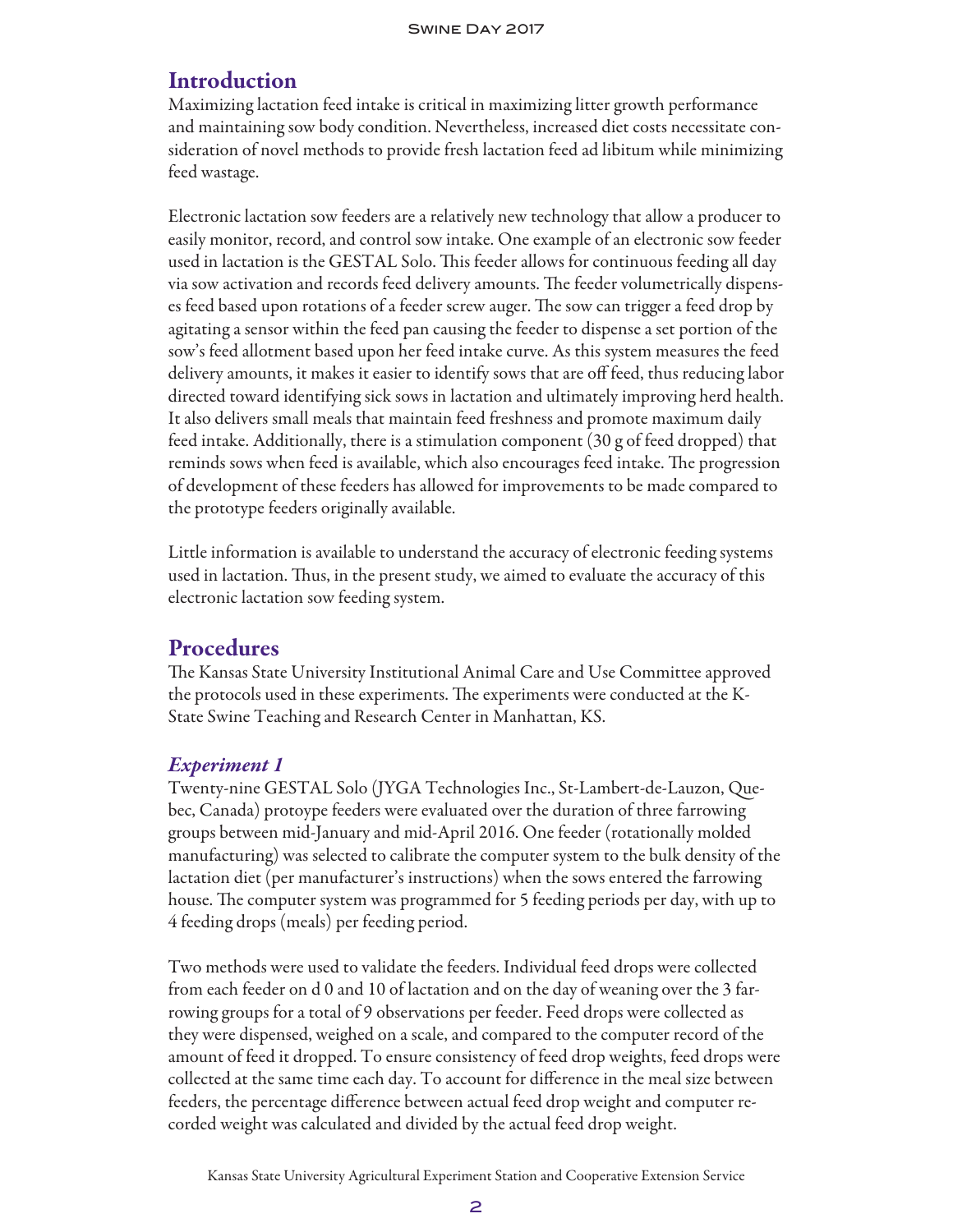#### Swine Day 2017

The second method of validation tracked overall feed disappearance. Feed was weighed and added into large tubs in front of each feeder. This feed was then used to fill the feeder hopper daily. At the end of the lactation period, tubs were weighed to calculate total feed disappearance. Total feed disappearance from the tubs was compared to the total feed dispensed as recorded by the computer system.

#### *Experiment 2*

Due to improvements in design of the feeder (plastic hopper manufacturing was injection molded vs. rotational molded), new generation GESTAL Solo feeders were installed at the K-State Swine Teaching and Research Center. The second experiment was conducted over the course of one farrowing group in late September through early October 2016. Twenty-nine new model GESTAL Solo feeders were used. One feeder (injection molded manufacturing) was selected to calibrate the computer system to the bulk density of the lactation diet (per manufacturer's instructions) when the sows entered the farrowing house. The computer system was programmed for 5 feeding periods per day, with up to 4 feeding drops (meals) per feeding period.

Two methods were used to validate the accuracy of the feeders. Individual feed drops were collected from each feeder twice a week for 4 weeks, for a total of 8 observations per feeder. The procedures for collecting and measuring feed drop accuracy were the same as those described in Experiment 1. In addition, the second method for determining feed drop accuracy was the same as described for Experiment 1.

#### *Data Analysis*

Data were analyzed using the PROC GLIMMIX procedure of SAS (Version 9.4, SAS Institute Inc., Cary, NC). Feeder was used as the experimental unit. Results were considered significant at  $P \le 0.05$ , and marginally significant at  $P \le 0.10$ .

## Results and Discussion

#### *Experiment 1*

The percentage difference between the computer recorded and the actual feed drop weight ranged from 0.01 to 36.6% (Figure 1) for a single trigger event. With the variation observed within the individual feed drop weights, it was expected that there would be variation between actual total lactation feed disappearance and the computer recorded amount. The computer recorded total lactation feed was marginally less (*P* < 0.089) than actual total lactation feed weight (230.3 vs. 239.9 lb, respectively; Figure 2). Individual feeders had recorded total feed delivery ranging from 77 to 122% of the actual total feed weight that was measured (Figure 3).

### *Experiment 2*

The percentage difference between the computer recorded weight and the actual feed drop weight ranged from 3.8 to 13.4% (Figure 4) for a single trigger event, and was numerically less than the values observed in Experiment 1.

Although variation was still observed in a single feed drop between the actual weight and computer weight, there was no evidence of difference (*P* < 0.542) between total lactation feed recorded by the computer or by actual weight of feed delivered (279.6

Kansas State University Agricultural Experiment Station and Cooperative Extension Service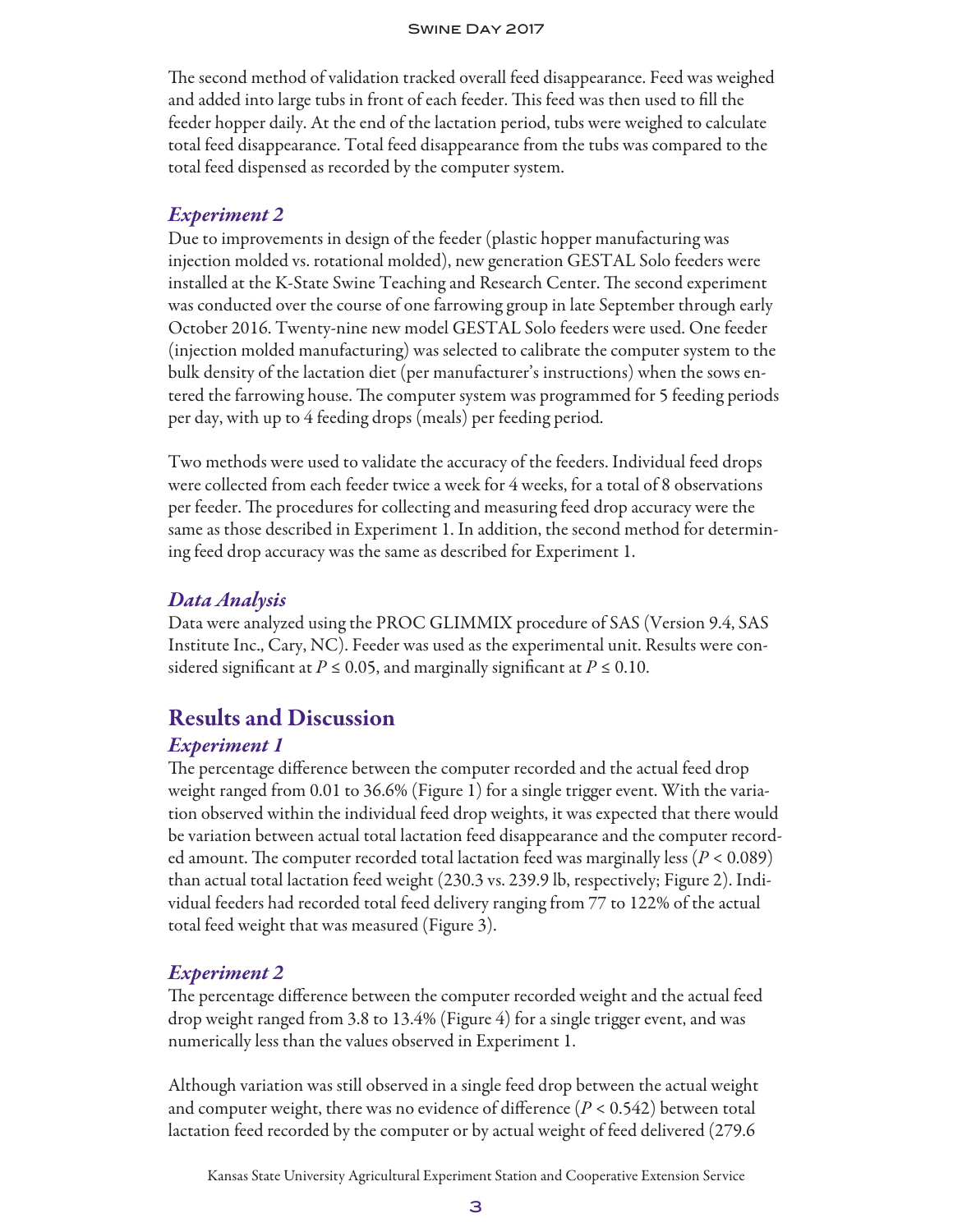#### Swine Day 2017

vs. 272.8 lb; Figure 5). Individual feeders had recorded total feed delivery ranging from 90.4 to 106.4% of actual feed disappearance (Figure 6).

Overall, this study shows that the new generation GESTAL Solo feeders decreased the variation in percentage difference between actual feed disappearance and computer recorded feed delivery. Although variation between feed drops still existed in Experiment 2, there was no evidence for difference in total lactation feed delivered between the two. Overall, these trials would suggest that the new generation GESTAL Solo is a viable solution to accurately dispense feed to lactating sows and support maximum feed intake.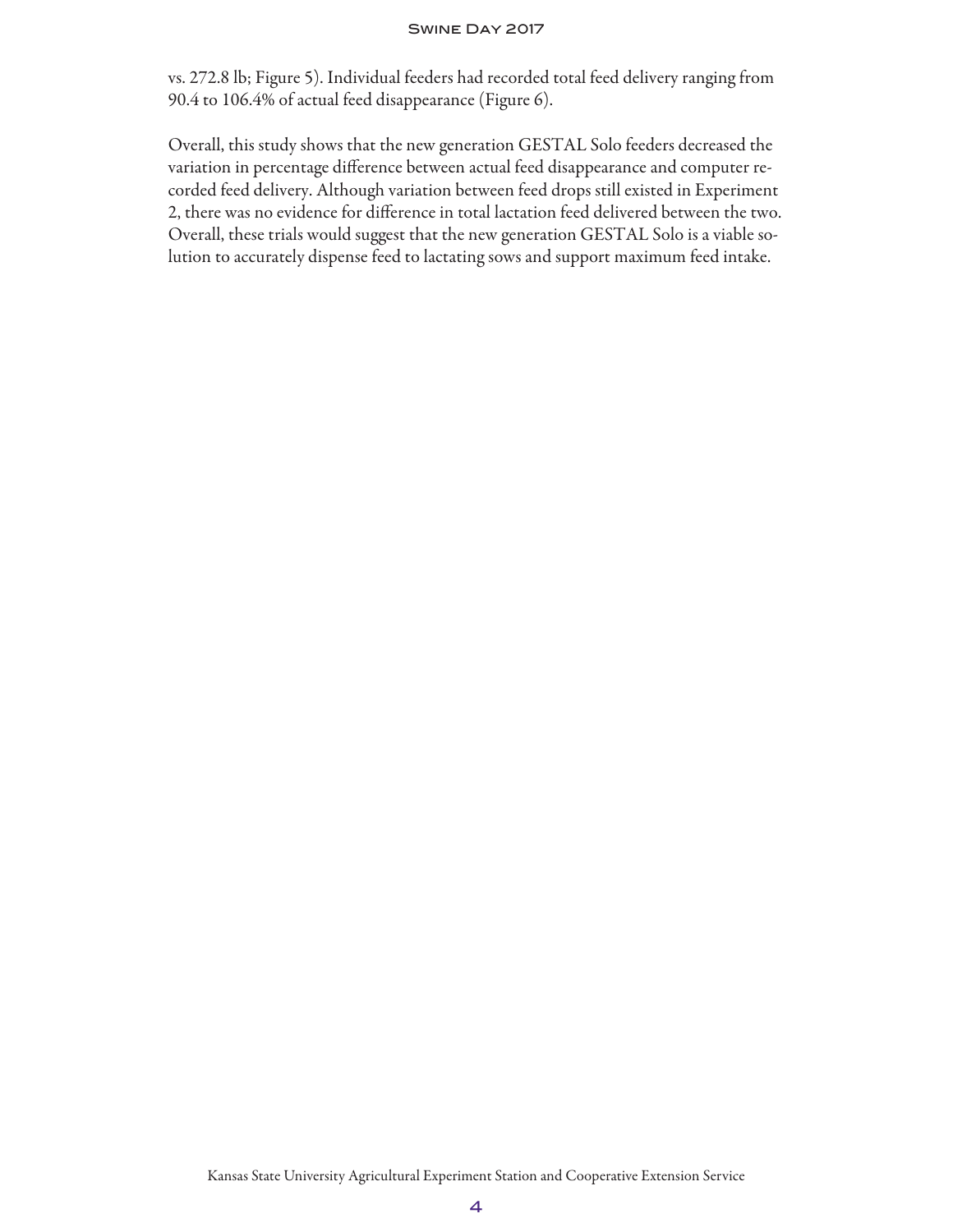

Figure 1. Percentage difference in actual feed dispensed compared to computerized feeder record in Experiment 1. Each point represents a single feed drop collection. There were 3 feed drop collections per lactation period across 3 farrowing groups for a total of 9 observations per feeder. Percentage difference was calculated as the difference between actualand GESTAL-recorded individual feed drops, expressed as a percentage of actual feed drop weight.



Figure 2. Total recorded feed delivery by GESTAL records and actual measured weight in Experiment 1.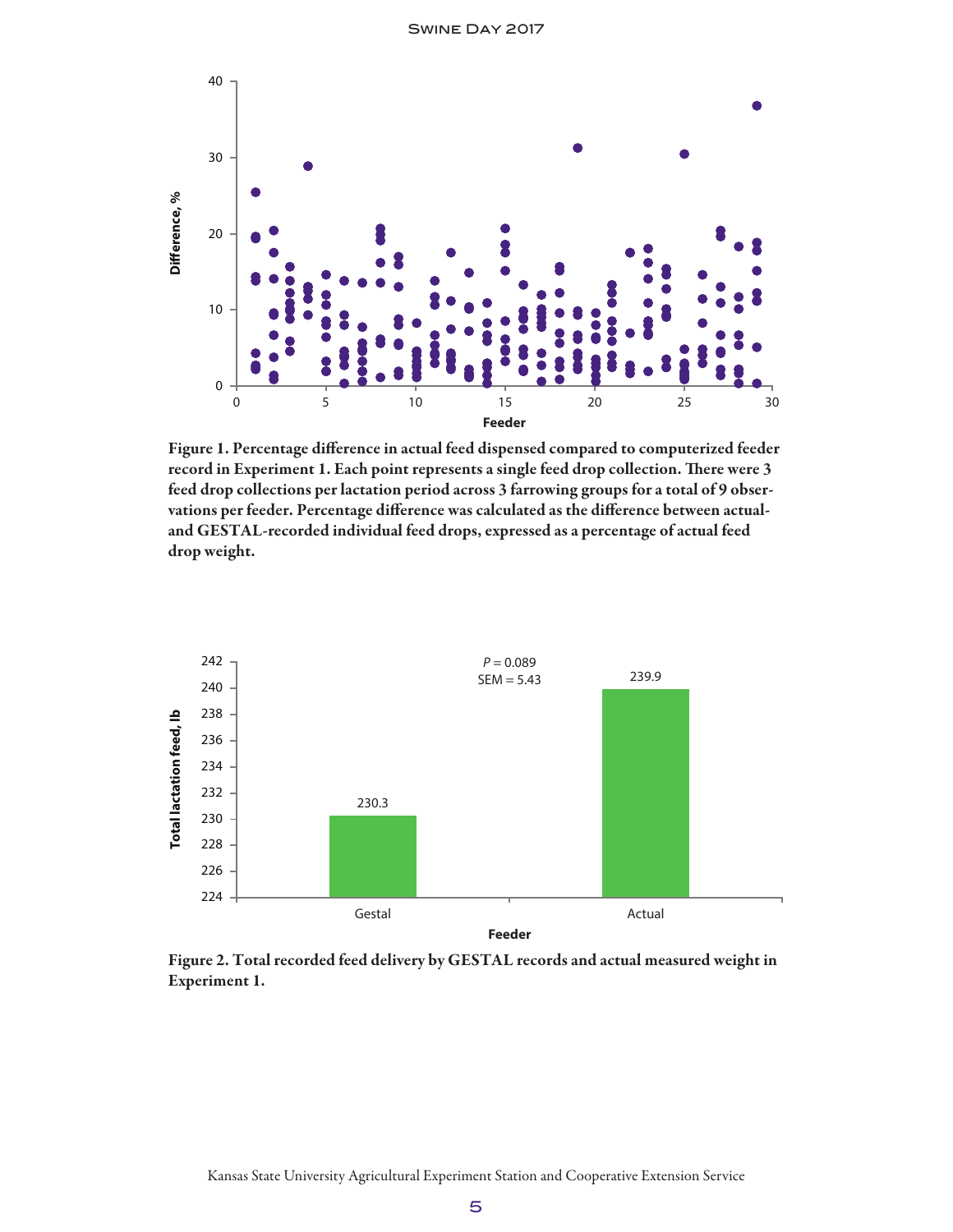

Figure 3. Total computer recorded feed delivery as a percentage of actual in Experiment 1. Each data point represents total feed delivered over each of 3 farrowing groups. Any value greater than 100% shows the computer system recorded more feed than what was actually delivered. Any value less than 100% shows the computer system recorded less feed distributed than what was actually delivered.



Figure 4. Percentage difference in actual feed dispensed compared to computerized feeder record in Experiment 2. Each point represents a single feed drop collection. There were 8 feed drop collections across 1 farrowing group. Percentage difference was calculated as the difference between actual- and GESTAL-recorded individual feed drops, expressed as a percentage of actual feed drop weight.